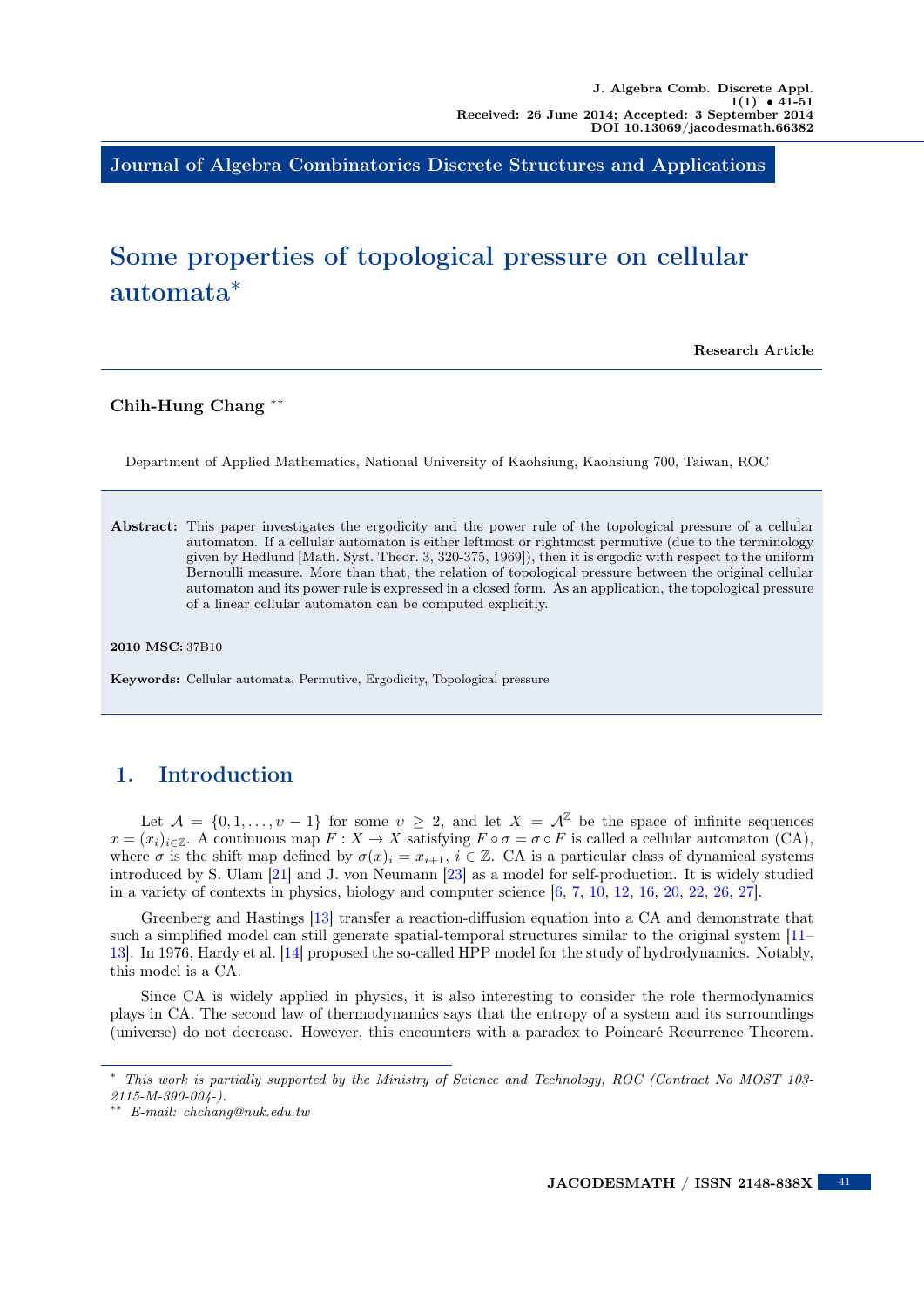To overcome this difficulty, L. Boltzmann introduces "Ergodic Hypothesis". Reader may refer to [\[17\]](#page-10-14). This leads to the development of ergodic theory.

This elucidation studies two properties of CA. The first part investigates the ergodic property of CA. Then the second part gives an application for ergodic CA by demonstrating the power rule of topological pressure of CA.

One-dimensional CA consists of infinite lattice with finite states and an associated mapping, say local rule. A systematic study of CA from purely mathematical point of view is discussed by Hedlund [\[15\]](#page-10-15). He treats CA as a particular class of symbolic dynamics and discovers that a permutive CA (defined later) implements many phenomena such as surjection. From the viewpoint of ergodic theory, it is interesting to investigate whether a CA is surjective or not since a surjective CA preserves the uniform Bernoulli measure [\[9\]](#page-10-16). Shereshevsky [\[18\]](#page-10-17) demonstrates more ergodic properties for permutive CA, such as mixing, Bernoulli automorphism, Kolmogorov automorphism, and so on. He also defines the power rule of a CA and figures out many properties are preserved. Read is referred to Akın's works [\[1,](#page-9-0) [2\]](#page-9-1) for more results.

Shereshevsky and Rogers [\[19\]](#page-10-18) conjecture that every surjective CA, except those of the form  $Fx_i =$  $kx_i$ , where  $g.c.d.(k, v) = 1$ , is ergodic with respect to the uniform Bernoulli measure. This conjecture does not hold in general. A counterexample is discussed in Section 3.

The first result of this paper is, if a CA is permutive, then it is ergodic. Besides, the permutivity of CA is necessary for the ergodicity for a particular class of CA. Using this property, the power rule of topological pressure of CA can be expressed in a closed form.

For  $T : \Omega \to \Omega$  a continuous transformation defined on a compact metric space, it is well-known that the power rule of topological entropy of T satisfying  $h_{top}(T^n) = nh_{top}(T)$  for all  $n \in \mathbb{N}$ . If, moreover,  $(\Omega, \mathcal{B}, \mu)$  is a probability space and  $T : \Omega \to \Omega$  is also a measure-preserving transformation. Then  $h_{\mu}(T^n) = nh_{\mu}(T)$  for all  $n \in \mathbb{N}$ , where  $h_{\mu}(T)$  is the measure-theoretic entropy of T. Also, for the topological pressure of T,  $P(T, \cdot) : C(\Omega, \mathbb{R}) \to \mathbb{R}$ , there is a similar expression

$$
P(T^n, S_n g) = nP(T, g),
$$
 where  $S_n g = \sum_{i=0}^{n-1} g \circ T^i$ .

In [\[5\]](#page-9-2), the authors investigated the topological pressure of permutive CA. Theorem [4.4](#page-8-0) indicates that, if  $\overline{F}$  is a permutive CA, then the topological pressure of  $\overline{F}$  and its nth power rule can be presented in a closed form:

$$
P(F^n, g) = nP(F, g) - (n - 1) \int g \, d\mu,\tag{1}
$$

for g continuous function,  $n \in \mathbb{N}$ . Notably, this expression does not hold in general. A counterexample is studied in Section 4. As an application, the topological pressure of linear CA can be formulated rigorously (cf. [\[3\]](#page-9-3)), which extends our previous result [\[4\]](#page-9-4).

The materials of this elucidation are organized as follows. Section 2 states some definitions and notations. Section 3 investigates the sufficient condition for the ergodic CA, and figures out a necessary condition for the ergodicity for a particular class of CA. Section 4 studies the power rule of topological pressure of a CA. A closed expression is given via a strong generator.

#### 2. Preliminaries

Let  $\mathcal{A} = \{0, 1, \ldots, \nu - 1\}$  be a finite alphabet and let  $X = \mathcal{A}^{\mathbb{Z}}$  be the space of infinite sequence  $x = (x_n)_{-\infty}^{\infty}$ . Whenever a local rule  $f : \mathcal{A}^{2k+1} \to \mathcal{A}$  is given, there associates unique CA, say  $F : X \to X$ , defined by

$$
F(x)_i = f(x_{i-k}, \ldots, x_{i+k}),
$$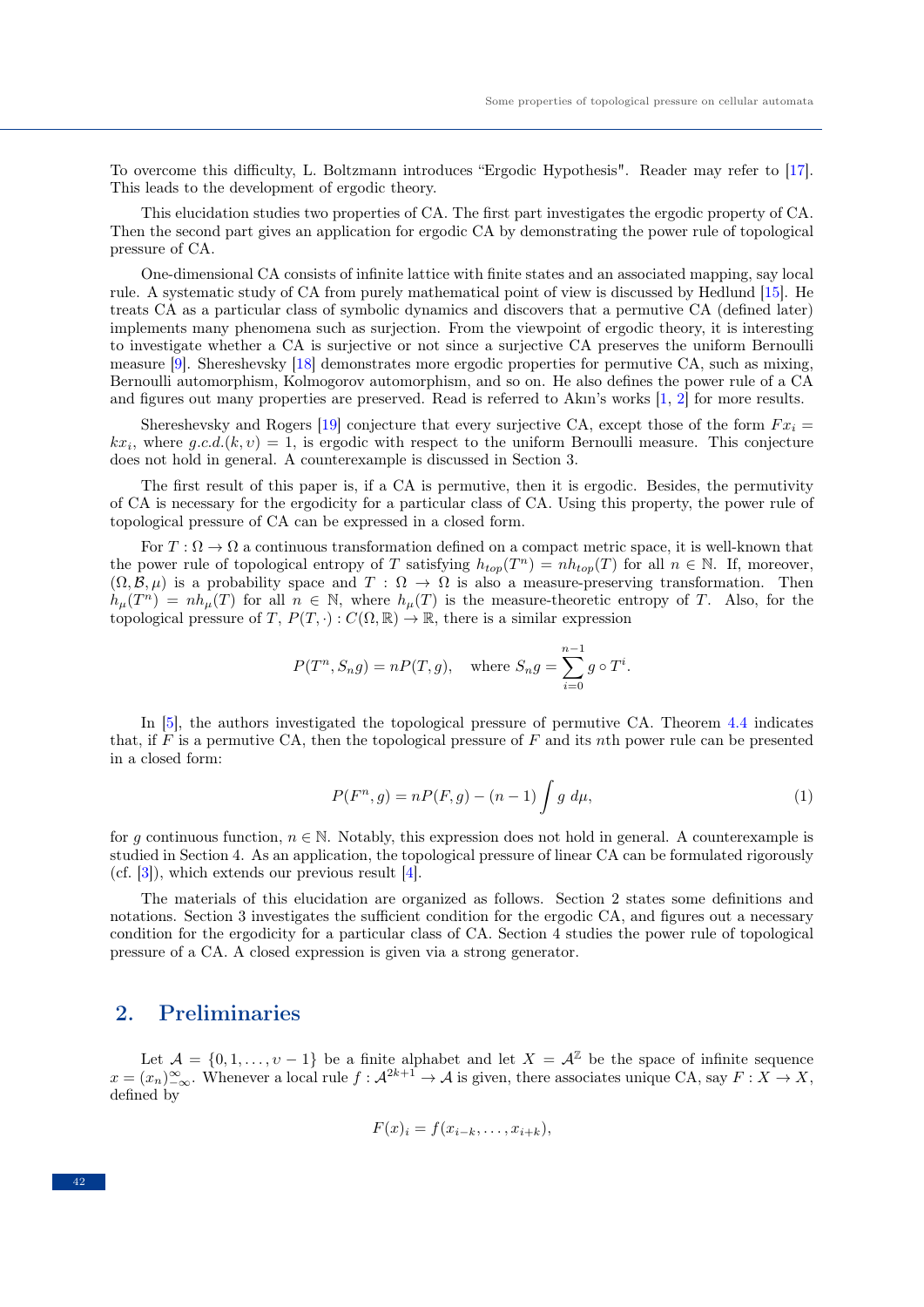where

$$
\mathcal{A}_n = \{a_1 a_2 \cdots a_n : a_i \in \mathcal{A}, 1 \le i \le n\}, \quad n \in \mathbb{N}.
$$

For any  $m\geq 1,$   $f$  can be extended to the mapping  $f_m:\mathcal{A}^{2k+m}\to \mathcal{A}^m$  by

$$
f_m(x_{-k},\ldots,x_{k+m-1})=(f(x_{-k},\ldots,x_k),\ldots,f(x_{-k+m-1},\ldots,x_{k+m-1})),
$$

where  $f_1 = f$ . In addition, the *n*th power rule of f, denote by  $f^n : \mathcal{A}^{2nk+1} \to \mathcal{A}$ , is defined as

$$
f^{n}(x_{-nk},...,x_{nk}) = f(f^{n-1}(x_{-nk},...,x_{(n-1)k}),...,f^{n-1}(x_{-(n-2)k},...,x_{nk})),
$$

for  $n > 1$ .

Hedlund [\[15\]](#page-10-15) shows a necessary and sufficient condition for the surjection of a CA.

**Proposition 2.1** ([\[15\]](#page-10-15)). Consider F a CA with local rule  $f : \mathcal{A}^{2k+1} \to \mathcal{A}$ . Then F is surjective if and only if card  $f_m^{-1}(y_1,\ldots,y_m)=(card\ A)^{2k}$  for all  $m\in\mathbb{N}$  and all  $(y_1,\ldots,y_m)\in\mathcal{A}^m$ , where card S denotes the cardinality of S.

The study of the local rule of a CA is essential for the understanding of this system. A particular class of local rules, say permutive, is initially introduced by Hedlund [\[15\]](#page-10-15).

**Definition 2.2.** The local rule  $f : A^{2k+1} \rightarrow A$  for a given CA is said to be leftmost (respectively rightmost) permutive in  $x_i$  if there exists an integer i,  $-k \leq i \leq -1$  (respectively  $1 \leq i \leq k$ ), such that

(i) for  $(y_1, \ldots, y_{2k}) \in \mathcal{A}^{2k}$ ,  $g(x_i) \equiv f(y_1, \ldots, y_{2k}; x_i) : \mathcal{A} \to \mathcal{A}$  is a permutation;

(ii) f does not depend on  $x_i$  for  $i < i$  (respectively  $i > i$ ),

where  $x = (x_j)_{j=-k}^k \in \mathcal{A}^{2k+1}$ .

**Definition 2.3.** The local rule  $f$  is called bipermutive if it is not only rightmost permutive but also leftmost permutive. f is called permutive if f is one of these three cases, i.e., f is either leftmost or rightmost or bipermutive.

Hedlund demonstrates a permutive CA is also surjective.

**Proposition 2.4** ([\[15\]](#page-10-15)). If f is permutive, then F is surjective.

It is easily verified that the permutivity is preserved by power rule.

**Lemma 2.5.** If f is permutive, then so is  $f^n$  for all  $n \in \mathbb{N}$ . More precisely,  $f^n$  preserves the type of permutivity of f for all  $n \in \mathbb{N}$ .

**Proof.** This follows immediately from the definition of  $f^n$ .

 $\Box$ 

<span id="page-2-0"></span>**Example 2.6.** Consider the alphabet  $A = \{0, 1, 2, 3\}$  and local rule  $f : A^3 \to A$  defined by

 $f(x_{-1}, x_0, x_1) = 2x_{-1} + x_1 \mod 4.$ 

Then  $f$  is rightmost permutive.

Observe that the second and the third power rule of  $f$  are

$$
f^2: \mathcal{A}^5 \to \mathcal{A}, \quad f^2(x_{-2}, \ldots, x_2) = x_2,
$$

and

$$
f^3: \mathcal{A}^7 \to \mathcal{A}, \quad f^3(x_{-3}, \ldots, x_3) = 2x_1 + x_3,
$$

respectively. It comes by induction that

$$
f^n: \mathcal{A}^{2n+1} \to \mathcal{A}, \quad f^n(x_{-n}, \dots, x_n) = \begin{cases} x_n, & n \text{ is even;} \\ 2x_{n-2} + x_n, & n \text{ is odd.} \end{cases}
$$
 (2)

Hence  $f^n$  is rightmost permutive for all  $n \in \mathbb{N}$ .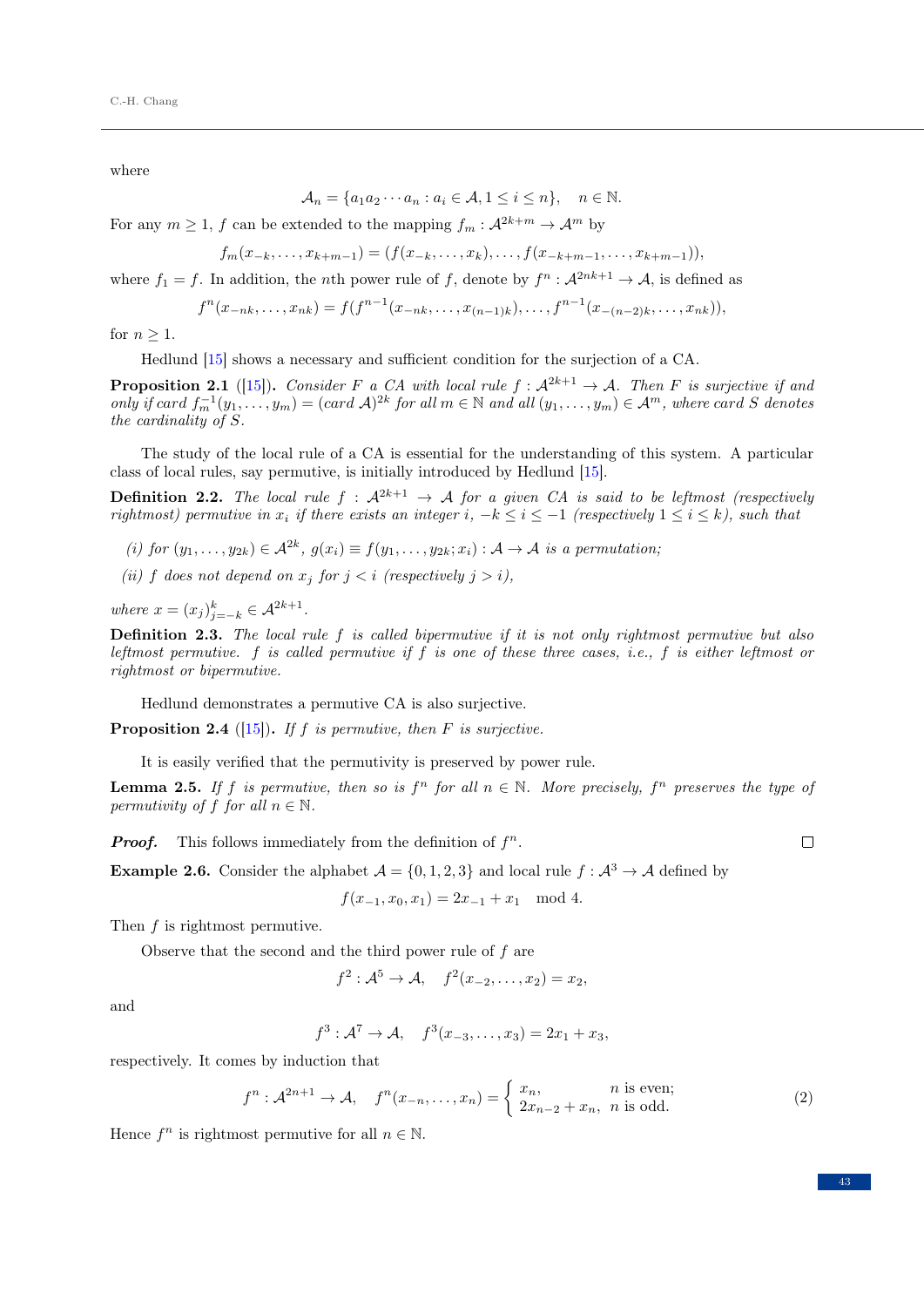Let  $(X, \mathcal{B}, \mu)$  be a probability space and let  $T : X \to X$  be a measure-preserving transformation. T is called ergodic if the only elements  $A \in \mathcal{B}$  with  $T^{-1}A = A$  satisfy  $\mu(A) = 0$  or  $\mu(A) = 1$ . The following theorem gives some equivalent conditions for the ergodicity of T.

**Theorem 2.7** ([\[24\]](#page-10-19)). If  $T : X \to X$  is a measure-preserving transformation of the probability space  $(X, \mathcal{B}, \mu)$ , then the following statements are equivalent:

- $(i)$  T is ergodic.
- (ii) If g is measurable and  $g \circ T = g$  a.e., then g is constant a.e.
- (iii) For every  $A, B \in \mathcal{B}$  with  $\mu(A) > 0, \mu(B) > 0$ , there exists  $n \in \mathbb{N}$  such that  $\mu(T^{-n}A \cap B) > 0$ .

Define  $d: X \times X \to \mathbb{R}$  by

$$
d(x,y) = \sum_{i=-\infty}^{\infty} \frac{|x_i - y_i|}{v^{|i|}}, \quad x, y \in X.
$$
 (3)

It is easy to verify that  $d$  is a metric and  $(X, d)$  is a compact metric space.

Consider  $\mu$  an invariant probability measure on  $(X, F)$ . Let  $\alpha$  and  $\beta$  be two finite measurable partitions of  $X$ , define

$$
\alpha \vee \beta = \{ A \cap B : A \in \alpha, B \in \beta \}.
$$

It is easily seen that  $\alpha \vee \beta$  is a refinement of  $\alpha$  and  $\beta$ . We define the entropy of the partition  $\alpha$  by

$$
H_{\mu}(\alpha) = -\sum_{A \in \alpha} \mu(A) \log \mu(A).
$$

The entropy of the measure preserving transformation F with respect to the partition  $\alpha$  is given by

$$
h_{\mu}(F,\alpha) = \lim_{n \to \infty} \frac{1}{n} H_{\mu}(\bigvee_{i=0}^{n-1} F^{-i}\alpha),\tag{4}
$$

reader may refer to [\[24\]](#page-10-19) for the existence of the limit. And the measure-theoretic entropy of  $F$  is defined by

$$
h_{\mu}(F) = \sup h_{\mu}(F, \alpha), \tag{5}
$$

where the supremum is taken over all finite measurable partitions of X.

Let  $(X, F)$  be an endomorphism and let P be an open cover of X. Set

$$
H(\mathcal{P}) = \inf \{ \log \operatorname{card} \hat{\mathcal{P}} \},
$$

where the infimum is taken over the set of finite subcovers  $\hat{\mathcal{P}}$  of  $\mathcal{P}$  and cardA is the cardinality of A. The topological entropy of the measure preserving transformation F with respect to the open cover  $\mathcal P$  is defined by

$$
h(F, \mathcal{P}) = \lim_{n \to \infty} \frac{1}{n} H(\bigvee_{i=0}^{n-1} F^{-i} \mathcal{P}).
$$
\n
$$
(6)
$$

For the existence of the limit, we refer reader to  $[24]$ . The topological entropy of F is defined by

$$
h_{top}(F) = \sup h(F, \mathcal{P}),\tag{7}
$$

where the supremum is taken over all finite open covers of  $X$ .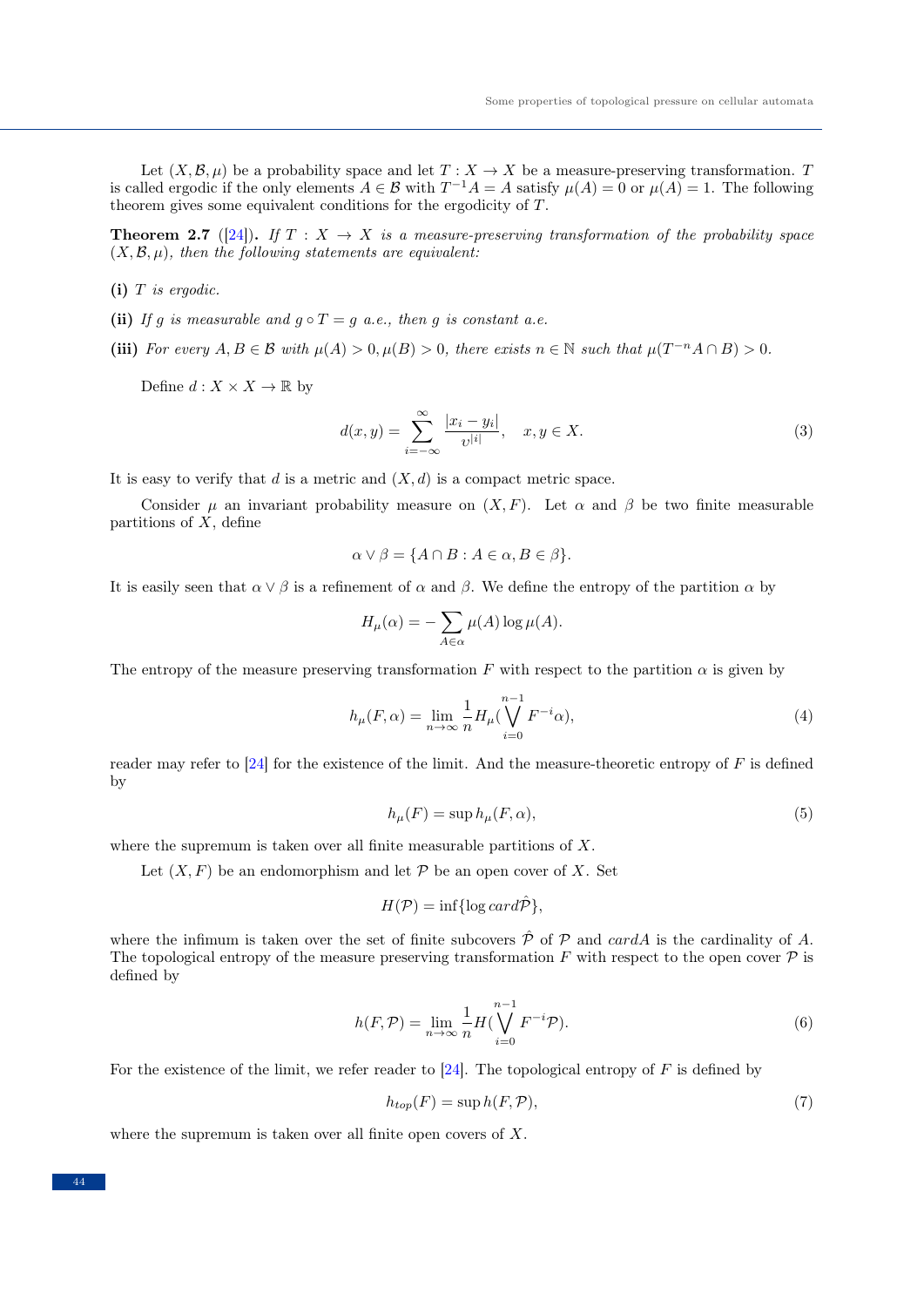In addition, for  $\alpha$  an open cover of X and  $\phi \in C(X, \mathbb{R})$  a continuous function from X to R, denote by

$$
p_n(F, \phi, \alpha) = \inf \{ \sum_{B \in \beta} \sup_{x \in B} e^{(S_n \phi)(x)} : \beta \text{ is a finite subcover of } \bigvee_{i=0}^{n-1} F^{-i} \alpha \},
$$

where  $n \in \mathbb{N}$  and  $S_n \phi = \sum_{i=0}^{n-1} \phi \circ F^i$ . Then  $\lim_{n \to \infty} \frac{1}{n} \log p_n(F, \phi, \alpha)$  exists [\[24\]](#page-10-19). For each  $\delta > 0$ , define

$$
P(F, \phi, \delta) = \sup \{ \lim_{n \to \infty} \frac{1}{n} \log p_n(F, \phi, \alpha) : diam(\alpha) \le \delta \},\tag{8}
$$

and

$$
P(F,\phi) = \lim_{\delta \to 0} P(F,\phi,\delta). \tag{9}
$$

The map  $P(F, \cdot): C(X, \mathbb{R}) \to \mathbb{R} \cup {\infty}$  is called the topological pressure of F. It comes immediately that  $P(F, 0) = h_{top}(F).$ 

#### 3. Ergodicity on Permutive Cellular Automata

This section studies the ergodicity of permutive CA. For simplicity, a local rule  $f: \mathcal{A}^{2k+1} \to \mathcal{A}$  is presumed that f only depends on  $x_i$ ,  $r \leq i \leq s$ , for some  $r \leq s$ ,  $r, s \in \mathbb{Z}$ .

In the rest of this elucidation, we refer  $\mu$  to the uniform Bernoulli measure unless otherwise stated.

<span id="page-4-0"></span>**Theorem 3.1.** If f is permutive, then  $F$  is ergodic.

**Proof.** It suffices to show that F is ergodic if f is rightmost permutive. The case that f is leftmost permutive can be demonstrated via the same argument, thus is omitted.

Denote by  $C(i, j) = i[a_i, \ldots, a_j]_j$  a cylinder of X, i.e., for all  $x = (x_n) \in X$ ,  $x_n = a_n$ , where  $i \leq n \leq j$ and  $i \leq j$ . First we show that, for any two cylinder  $C(i, j) = i[c_i, \ldots, c_j]_j$ ,  $D(m, l) = m[d_m, \ldots, d_l]_l$ , there exists  $N \in \mathbb{N}$  such that  $\mu(F^{-N}C(i,j) \cap D(m,l)) > 0$ , where  $i \leq j, m \leq l$ .

Without loss of generality, we may assume that  $r = 0$ . The case that  $r \neq 0$  can be done analogously.

We construct a scheme to demonstrate the ergodicity of F.

Since f is rightmost permutive, it comes immediately that  $F^{-n}C(i, j)$  is a collection of cylinders  $E(i, j + ns)$  with cardinality card  $F^{-n}C(i, j) = \nu^{ns}$ , for  $n \in \mathbb{N}$ . Therefore, if  $l < i$  or  $j < m - s$ , then the permutivity of f demonstrates that  $\mu(F^{-1}C(i,j) \cap D(m,l)) > 0$ .

If  $m \leq i \leq l \leq j$ . Let  $\alpha \in \mathbb{Z}^+$  be the smallest number such that  $l + \alpha - i$  is a multiple of s, say  $l + \alpha - i = \tau s$  for some  $\tau \in \mathbb{N}$ . Pick  $D'(m, l + \alpha) = m[d_m, \dots, d_l, 0, \dots, 0]_{l+\alpha} \equiv [d_m, \dots, d_{l+\alpha}]$  a subcylinder of  $D(m, l)$ . Define  $\kappa_{1,1}, \ldots, \kappa_{1,s}, \kappa_{2,1}, \ldots$  by

$$
\kappa_{1,\ell} = f^{\tau-1}(d_{i+\ell-1}, \dots, d_{i+\ell+(\tau-1)s-1}), \quad 1 \le \ell \le s,
$$
  
\n
$$
\kappa_{2,\ell} = f^{\tau-2}(d_{i+\ell-1}, \dots, d_{i+\ell+(\tau-2)s-1}), \quad 1 \le \ell \le 2s,
$$
  
\n
$$
\vdots
$$
  
\n
$$
\kappa_{\tau-1,\ell} = f(d_{i+\ell-1}, \dots, d_{i+\ell+s-1}), \quad 1 \le \ell \le (\tau-1)s.
$$

Since f is rightmost permutive, there exist unique  $\beta_{1,1},\ldots,\beta_{1,j-i+1}$  such that  $F([\kappa_{1,1},\ldots,\kappa_{1,s},\beta_{1,1},\beta_{1,s+1},\ldots,\beta_{1,s+1},\beta_{1,s+1},\ldots,\beta_{1,s+1,s+1},\ldots,\beta_{1,s+1,s+1},\ldots,\beta_{1,s+1,s+1},\ldots,\beta_{1,s+1,s+1},\ldots,\beta_{1,s+1,s+1},\ldots,\beta_{1,s+1,s+1},$  $\ldots, \beta_{1,j-i+1}$ ] =  $C(i,j)$ , i.e.,

$$
E_1 \equiv i[\kappa_{1,1}, \ldots, \kappa_{1,s}, \beta_{1,1}, \ldots, \beta_{1,j-i+1}]_{j+s} \subset F^{-1}C(i,j).
$$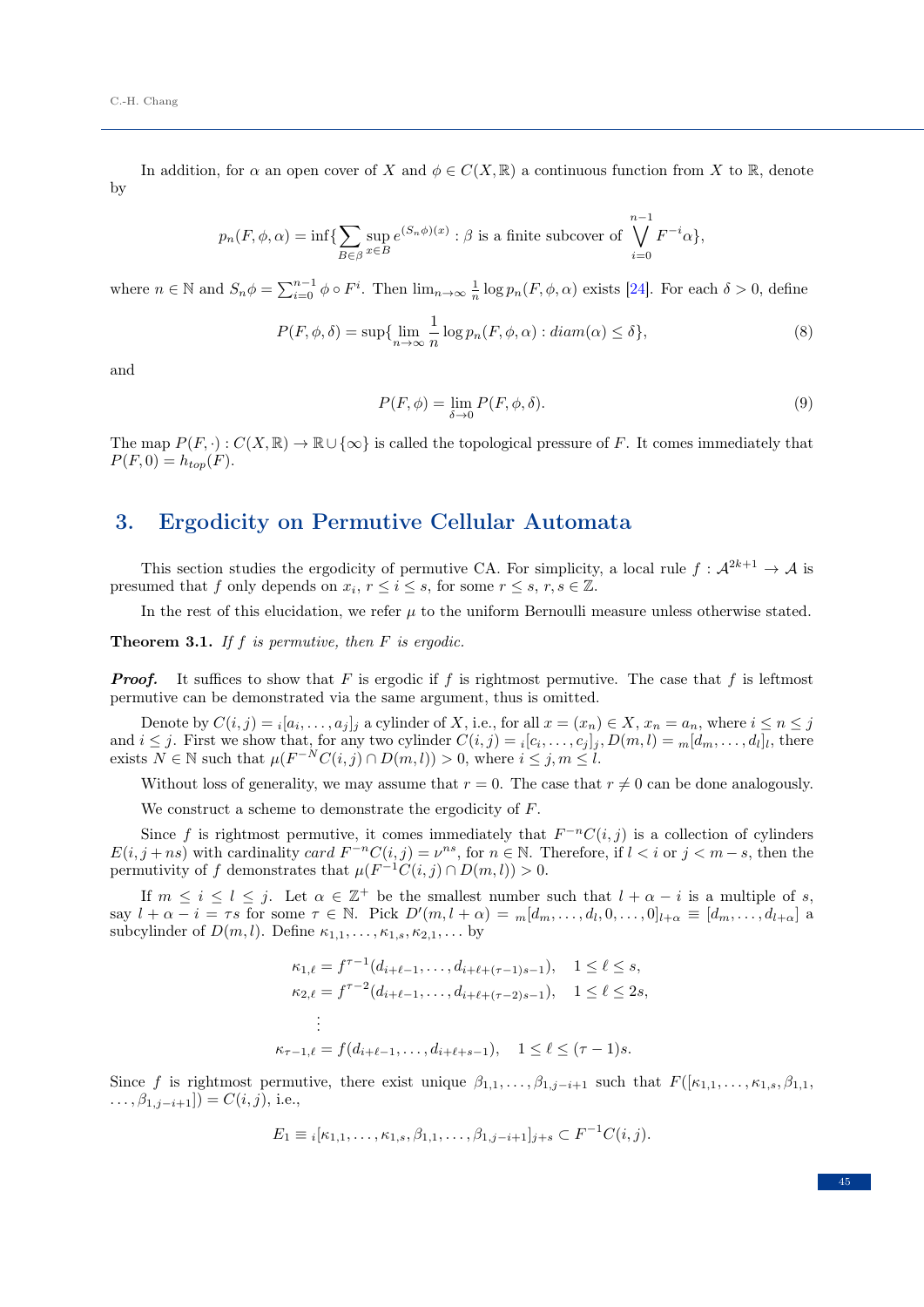Similarly, there exist unique  $\beta_{2,1}, \ldots, \beta_{2,j-i+1}$  such that

$$
F([\kappa_{2,1},\ldots,\kappa_{2,2s},\beta_{2,1},\ldots,\beta_{2,j-i+1}])=E_1,
$$

i.e.,

$$
E_2 \equiv i[\kappa_{2,1}, \dots, \kappa_{2,2s}, \beta_{2,1}, \dots, \beta_{2,j-i+1}]_{j+2s} \subset F^{-1}E_1 \subset F^{-2}C(i,j).
$$

Inductively we can conclude that  $D'(m, l + \alpha) \subset F^{-\tau}C(i, j)$ . This implies  $\mu(F^{-\tau}C(i, j) \cap D(m, l)) > 0$ .

The other cases, such as  $m \le i \le j \le l$ ,  $i \le m \le j \le l$ , and so on, can be done analogously. Hence, for any two cylinders  $C(i, j)$  and  $\overline{D(m, l)}$ , there exists  $N \in \mathbb{N}$  such that  $\mu(F^{-1}C(i, j) \cap D(m, l)) > 0$ .

For any two measurable sets A, B with positive measure and  $\epsilon > 0$ , there exist two collections of pairwise disjoint cylinders  $A_1, \ldots, A_m, B_1, \ldots, B_l$  such that

- (i) ∪ $A_i \subseteq A$  and ∪ $B_j \subseteq B$ ;
- (ii)  $\mu(A \setminus \cup A_i) < \epsilon$  and  $\mu(B \setminus \cup B_i) < \epsilon$ .

It can be easily verified that the permutivity of F asserts  $F^{-1}A_i \cap F^{-1}A_j = \emptyset$  and  $F^{-1}B_i \cap F^{-1}B_j = \emptyset$ for all  $i \neq j$ . Moreover,

$$
F^{-n}A \cap B \supseteq (F^{-n}(\cup A_i)) \cap (\cup B_j) = \cup_{i,j}(F^{-n}A_i \cap B_j),
$$

for all  $n \in \mathbb{N}$ . Therefore, there exists  $N \in \mathbb{N}$  such that  $\mu(F^{-N}A \cap B) > 0$ .

The proof is completed.

**Example 3.2.** For  $\mathcal{A} = \{0, 1, \ldots, \nu - 1\}, \nu \geq 2$ . Let  $\sigma : \mathcal{A}^{\mathbb{Z}} \to \mathcal{A}^{\mathbb{Z}}$  be the shift map. Then  $\sigma$  is rightmost permutive.

It is easy to see that  $\sigma$  is ergodic. For any two distinct cylinders  $C(i, j)$  and  $D(m, l)$ , where  $i \leq$  $j, m \leq l$ . There exists  $n \in \mathbb{N}$  such that  $i + n > l$ . Thus  $\sigma^{-n}C(i, j) \cap D(m, l) = C(i + n, j + n) \cap D(m, l)$ is of positive measure. That is,  $\sigma$  is ergodic.

**Example 3.3** (Continued). In Example [2.6,](#page-2-0) we consider the alphabet  $A = \{0, 1, 2, 3\}$  and local rule  $f: \mathcal{A}^3 \to \mathcal{A}$  defined by

$$
f(x_{-1}, x_0, x_1) = 2x_{-1} + x_1 \mod 4.
$$

Moreover,

$$
f^n: \mathcal{A}^{2n+1} \to \mathcal{A}, \quad f^n(x_{-n}, \dots, x_n) = \begin{cases} x_n, & n \text{ is even;} \\ 2x_{n-2} + x_n, & n \text{ is odd.} \end{cases}
$$
(10)

It is easily seen that if  $F^n$  is ergodic for some  $n \in \mathbb{N}$ , then so is F. For all  $k \in \mathbb{N}$ ,  $f^{2k}(x_{-2k},...,x_{2k}) =$  $x_{2k}$ . This indicates  $F^{2k}$  is kind of a "multiple-shift map", thus is ergodic. Therefore, F is ergodic.

If the cardinality of states  $A$  is a prime, then every additive CA is permutive except for those local rules of the form  $f : A \to A$ ,  $f(x) = \alpha x$  for some  $0 \le \alpha \le p-1$ , where card  $A = p$ .

There is an example that, f is permutive in  $x_0$  but not ergodic since f is not rightmost permutive.

**Proposition 3.4.** Consider  $A = \{0, 1\}$  and local rule  $f : A^3 \to A$  defined by

$$
f(x_0, x_1, x_2) = x_0 + x_1(x_2 + 1) \mod 2.
$$

Then F is not ergodic.

 $\Box$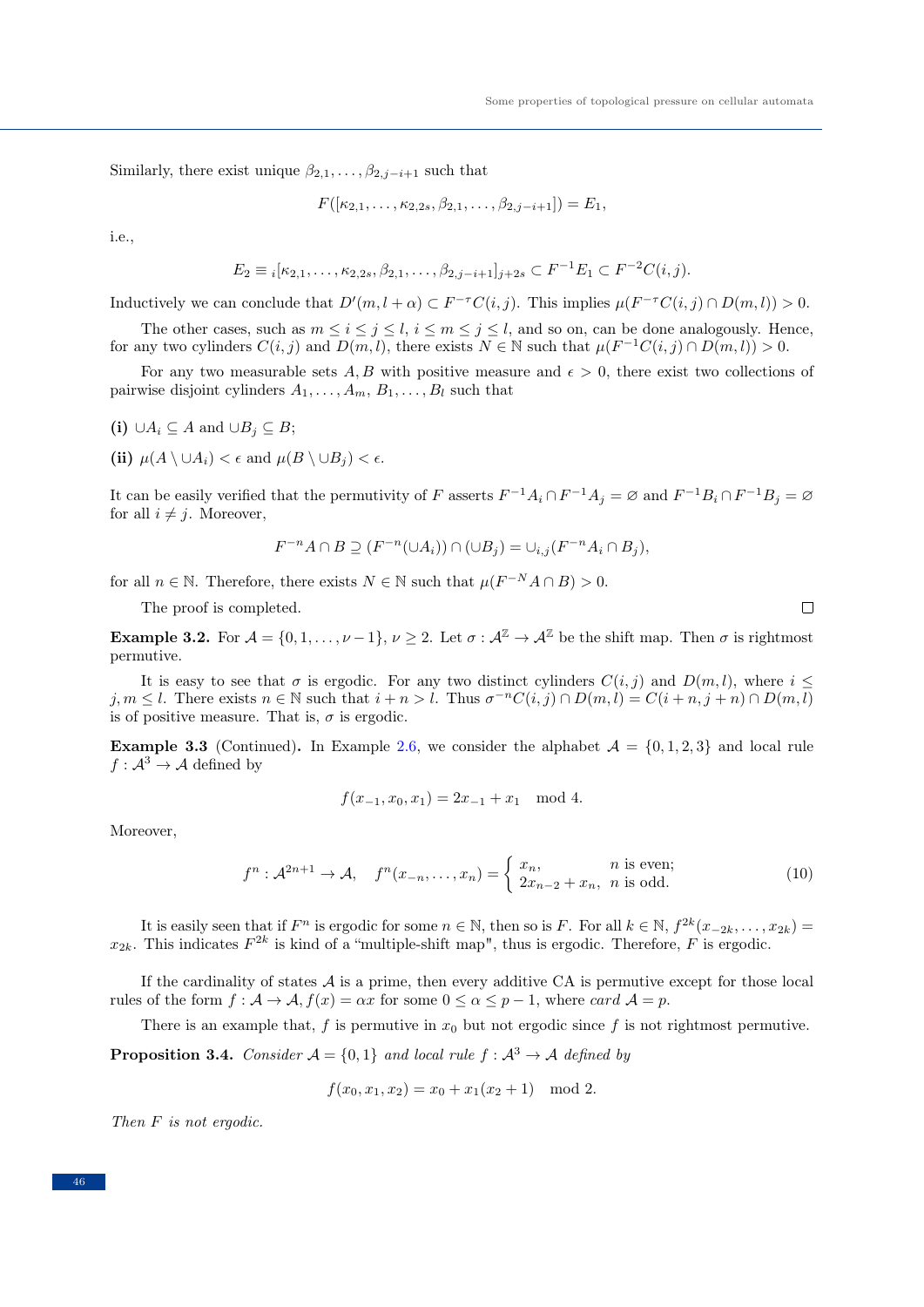**Proof.** It comes from [\[8\]](#page-10-20) that F is not topologically transitive. Therefore, F is not ergodic.

However, the assumption of permutivity is the necessary condition for the ergodicity in a particular class of CA.

**Proposition 3.5.** Consider  $A = \{0, 1, \ldots, \nu - 1\}$  and F a CA satisfying the following conditions:

- (i) f is additive, i.e.,  $f: \mathcal{A}^{2k+1} \to \mathcal{A}$  can be represented as  $f(x_{-k}, \ldots, x_k) = \sum_{i=-k}^{k} a_i x_i$ .
- (ii) There exists unique  $\ell, -k \leq \ell \leq k$ , such that  $a_{\ell} = 1$ .
- (iii) If f only depends on  $x_i$ ,  $r \le i \le s$ , for some  $-k \le r \le s \le k$ , then g.c.d. $(a_m, \nu) > 1$  for  $r < m < s, m \neq \ell$ .

Then  $F$  is ergodic if and only if  $f$  is either leftmost or rightmost permutive.

**Proof.** It suffices to show that, if f is neither leftmost nor rightmost permutive, then  $F$  is not ergodic.

Write  $f(x_r, \ldots, x_s) = \sum_{i=r}^s a_i x_i$ . There exists  $\kappa \in \mathbb{N}, \kappa \neq 0 \mod \nu$ , such that  $\kappa a_i = 0 \mod \nu$  for all  $i \neq \ell$ . Then

$$
\kappa F(x)_j = \kappa \sum_{i=r}^s a_i x_{i+j} = \kappa x_{j+\ell}.
$$

Define

$$
g: \mathcal{A}^{\mathbb{Z}} \to \mathbb{R}
$$
 by  $g(x) = \sum \kappa x_i$ ,

it is easily seen that g is measurable and  $g \circ F = g$  on  $\mathcal{A}^{\mathbb{Z}}$ . The fact that g is not constant demonstrates F is not ergodic.

This completes the proof.

**Example 3.6.** Consider  $A = \{0, 1, 2, 3\}$  and local rule  $f : A^3 \to A$  defined by

$$
f(x_{-1}, x_0, x_1) = 2x_{-1} + x_0 + 2x_1 \mod 4.
$$

Then f is neither rightmost nor leftmost permutive.

Consider  $g: X \to \mathbb{R}$  defined by  $g(x) = 2x_0$ . Then g is measurable and nonconstant, however,  $g \circ F = g$  for all  $x \in X$ . This demonstrates F is not ergodic.

### 4. The Topological Pressure of Power Rule of CA

This section investigates the topological pressure via a strong generator.

Consider  $(X, F)$  an endomorphism and  $\xi$  a finite cover of X, we call  $\xi$  a strong generator if, for any  $\delta > 0$ , there exists  $N \in \mathbb{N}$  such that  $\| \bigvee_{i=0}^{m-1} F^{-i} \xi \| < \delta$  for all  $m \ge N$ , where  $\| A \|$  denotes the diameter of A. In other words,  $\xi$  is a strong generator if and only if

$$
\parallel \bigvee_{i=0}^{m-1} F^{-i} \xi \parallel \to 0, \quad \text{as } n \to \infty.
$$

For  $a, b \in \mathbb{Z}$ ,  $a \leq b$ , denote by  $_a[s_a, \ldots, s_b]_b = \{x \in X : x_a = s_a, \ldots, x_b = s_b\}$  a cylinder in X and  $\xi(a, b) = \{a[x_a, \ldots, x_b]_b : x_a, \ldots, x_b \in S\}$  a partition of X.

 $\Box$ 

 $\Box$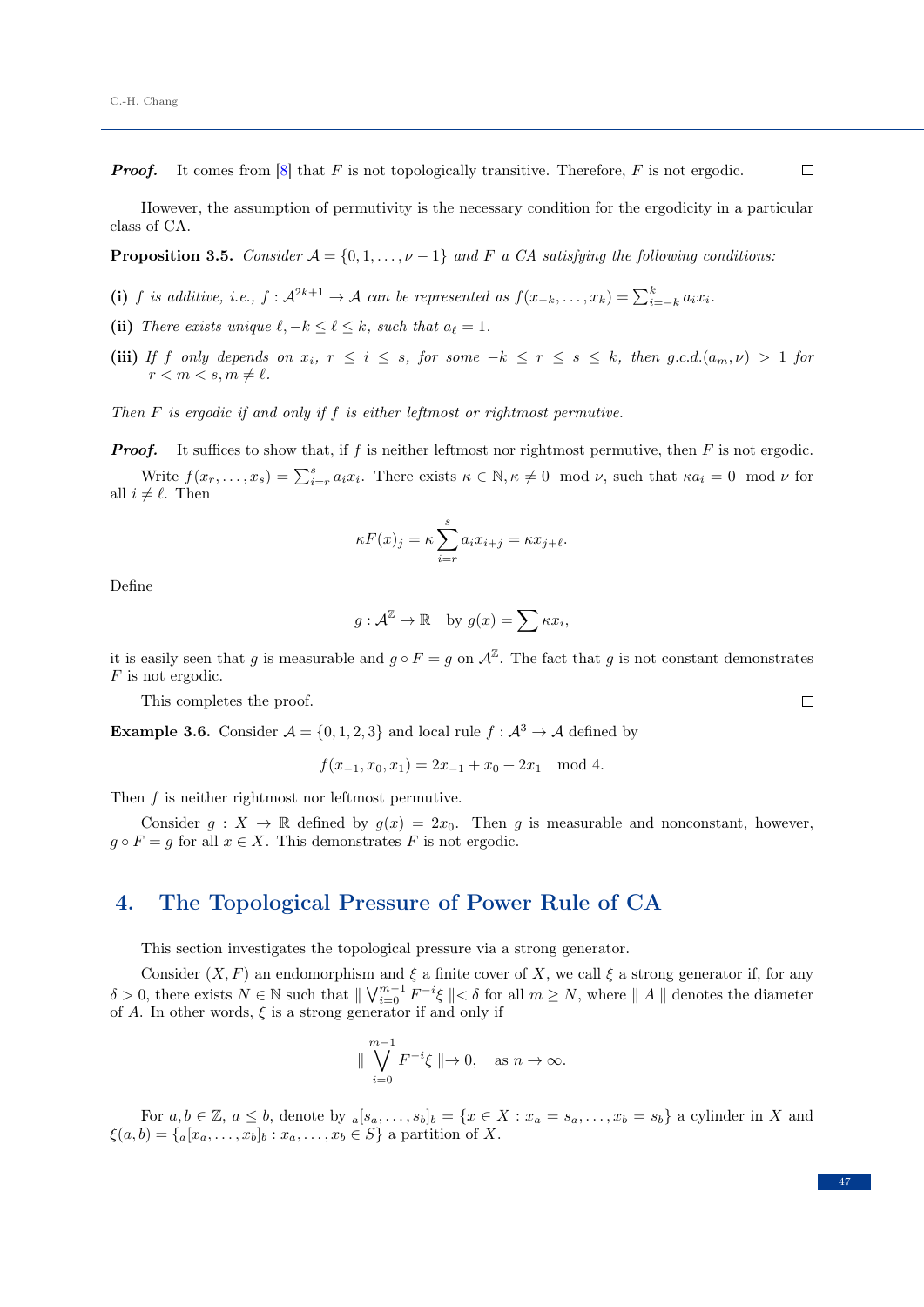$\Box$ 

<span id="page-7-0"></span>**Lemma 4.1.** Let f be permutive and let  $\xi \equiv \xi(a, b)$  be a partition of X for  $a \leq b$ ,  $a, b \in \mathbb{Z}$ . Then  $\xi(a, b)$ is a strong generator.

**Proof.** We show the case that f is rightmost permutive, the other cases can be done similarly.

Assume that f is rightmost permutive in  $x_s$  and does not depend on  $x_j$  for all  $j < r$ , where  $r < s$ . Denote by  $C(i, j) = i[a_1, \ldots, a_j]_j$  a cylinder of X, i.e., for all  $x = (x_m) \in X$ ,  $x_m = a_m$ , where  $i \leq m \leq j$  and  $i \leq j$ . It is easy to verify that  $F^{-1}A \cap F^{-1}B = \emptyset$  since f is rightmost permutive. Moreover, for any cylinder  $C(i, j)$ ,  $F^{-1}C(i, j) \subset \xi(i + r, j + s)$  with cardinality  $v^{s-r}$ . In other words,  $F^{-1}\xi(a,b) = \xi(a+r, b+s).$ 

Denote  $\xi \equiv \xi(a, b)$  for simplicity. It follows from the discussion above that

$$
\xi \vee F^{-1}\xi = \begin{cases} \xi(a, b+s), & 0 \le r; \\ \xi(a+r, b+s), & 0 \ge r. \end{cases}
$$
 (11)

Inductively,

$$
\xi \vee F^{-1}\xi \vee \cdots \vee F^{-(m-1)}\xi = \begin{cases} \xi(a, b + (m-1)s), & 0 \le r; \\ \xi(a + (m-1)r, b + (m-1)s), & 0 \ge r. \end{cases}
$$
(12)

This elucidates that

$$
\parallel \xi \vee F^{-1} \xi \vee \cdots \vee F^{-(m-1)} \xi \parallel \rightarrow 0, \quad \text{as } m \rightarrow \infty,
$$

i.e.,  $\xi$  is a strong generator.

The proof is completed.

**Example 4.2** (Continued). Consider A and f same as given in Example [2.6.](#page-2-0) Pick  $\xi(0) = \{[0]_0, [1]_0,$  $[2]_0$ ,  $[3]_0$  the standard partition of  $X = \mathcal{A}^{\mathbb{Z}}$ . Then

$$
F^{-1}[0]_0 = \{-1[0, \cdot, 0]_1, -1[1, \cdot, 2]_1, -1[2, \cdot, 0]_1, -1[3, \cdot, 2]_1\},
$$
  
\n
$$
F^{-1}[1]_0 = \{-1[0, \cdot, 1]_1, -1[1, \cdot, 3]_1, -1[2, \cdot, 1]_1, -1[3, \cdot, 3]_1\},
$$
  
\n
$$
F^{-1}[2]_0 = \{-1[0, \cdot, 2]_1, -1[1, \cdot, 0]_1, -1[2, \cdot, 2]_1, -1[3, \cdot, 0]_1\},
$$
  
\n
$$
F^{-1}[3]_0 = \{-1[0, \cdot, 3]_1, -1[1, \cdot, 1]_1, -1[2, \cdot, 3]_1, -1[3, \cdot, 1]_1\}.
$$

It follows that

(i)  $F^{-1}[i]_0 \cap F^{-1}[j]_0 = \emptyset$  for  $i \neq j$ ; (ii) for  $0 \le i \le 3$ ,  $A \cap B = \emptyset$  for  $A \ne B$ ,  $A, B \in F^{-1}[i]_0$ ; (iii)  $F^{-1}\xi(0) = \xi(-1,1)$ .

It is easily verified that

$$
\bigvee_{i=0}^{n-1} F^{-i}\xi(0) = \xi(-(n-1), n-1), \text{ and } \|\bigvee_{i=0}^{n-1} F^{-i}\xi(0) \| \to 0,
$$

as  $n \to \infty$ . In other words,  $\xi(0)$  is a strong generator. In addition, it can be checked without difficulty that  $\xi(a, b)$  is a strong generator for  $a \leq b$ .

It is well-known that  $h_{top}(F^n) = nh_{top}(F)$  and  $P(F^n, S_n g) = nP(F, g)$  for all  $n \in \mathbb{N}$ , where  $S_n g =$  $\sum_{i=0}^{n-1} g \circ F^i$  and  $g \in C(X, \mathbb{R})$  [\[24\]](#page-10-19). There is an intuitive connection between  $F^n$  and the *n*th power rule of local rule  $f$ .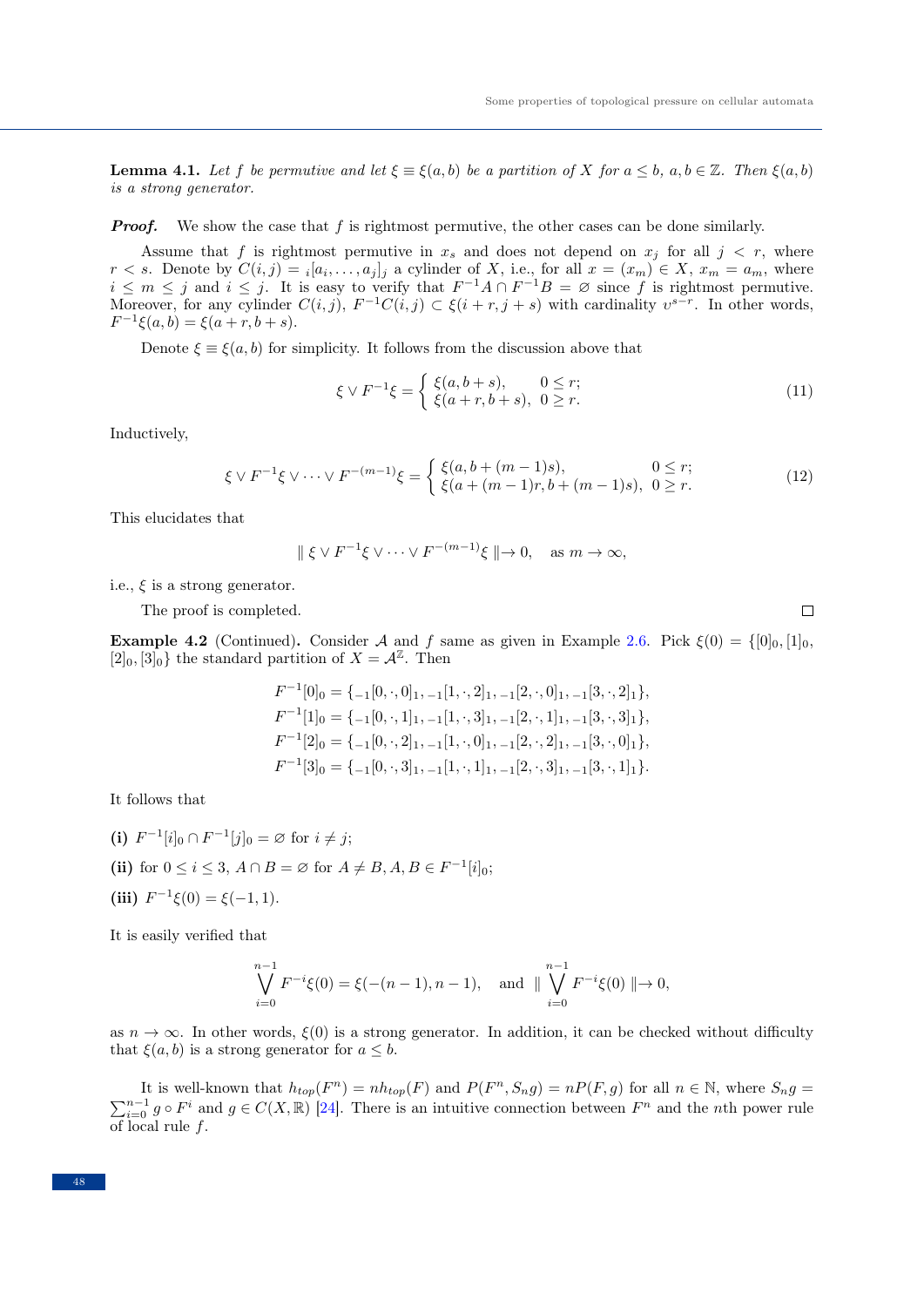**Lemma 4.3.** Consider a CA F with local rule f. Then the nth power rule of  $F$ ,  $F<sup>n</sup>$ , is a CA with local rule  $f^n$  for  $n \in \mathbb{N}$ .

**Proof.** This comes from the definition of  $F^n$  and  $f^n$ , thus is omitted.

 $\Box$ 

The main theorem of this section then follows.

<span id="page-8-0"></span>**Theorem 4.4.** Consider F a CA with permutive local rule f. The topological pressure of  $F<sup>n</sup>$  can be expressed as

$$
P(F^n, g) = nP(F, g) - (n - 1) \int_X g \, d\mu,\tag{13}
$$

for all  $n \in \mathbb{N}$ ,  $g \in C(X, \mathbb{R})$ .

Theorem [3.1](#page-4-0) shows that, for a CA F with the local rule f, if f is permutive, then F is ergodic. Therefore, there is an immediate consequence comes from Birkhoff Ergodic Theorem.

<span id="page-8-1"></span>**Lemma 4.5.** Consider  $g \in C(X, \mathbb{R})$ . For any  $\epsilon > 0$ , there exists  $N \in \mathbb{N}$  such that for  $\ell \geq N$ ,

$$
|\sup_{x \in A} S_{\ell}g(x) - \sup_{x \in B} S_{\ell}g(x)| < \ell \epsilon,
$$

for any two disjoint measurable set  $A, B$ , where  $S_{\ell}g = \sum_{i=0}^{\ell-1} g \circ F^{ni}$ .

**Proof.** The permutivity of f implies  $f^n$  is permutive, thus  $F^n$  is ergodic. Birkhoff Ergodic Theorem demonstrates that  $\frac{1}{\ell}S_{\ell}g$  converges a.e. to a function  $\bar{g}$  and  $\bar{g} = \int_X g \ d\mu$  is constant a.e.

The proof is completed.

*Proof of Theorem [4.4.](#page-8-0)*  $\xi$  is a strong generator implies that

$$
P(F^n, g) = \lim_{m \to \infty} \frac{1}{m} \log p_m(F^n, g, \xi),
$$

for  $q \in C(X, \mathbb{R})$ . Same discussion as in the proof of Lemma [4.1](#page-7-0) indicates that

$$
\bigvee_{i=0}^{m-1} F^{-ni} \xi = \begin{cases} \xi(a, b + (m-1)ns), & 0 \le r; \\ \xi(a + (m-1)nr, b + (m-1)ns), & 0 \ge r. \end{cases}
$$

and

$$
card \bigvee_{i=0}^{m-1} F^{-ni} \xi = \begin{cases} v^{b-a+1+(m-1)ns}, & 0 \le r; \\ v^{b-a+1+(m-1)n(s-r)}, & 0 \ge r. \end{cases}
$$

Hence

$$
P(F^n, g) = \lim_{m \to \infty} \frac{1}{m} \log p_m(F^n, \phi, \xi)
$$
  
= 
$$
\lim_{m \to \infty} \frac{1}{m} \log \inf \{ \sum_B \sup_{x \in B} e^{(S_m g)(x)} : B \in \bigvee_{i=0}^{m-1} F^{-ni} \xi \}
$$
  
= 
$$
\lim_{m \to \infty} \frac{1}{m} \log \left\{ \bigvee_{v=b-a+1+(m-1)n s} e^{(S_m g)}, \quad 0 \le r;
$$
  
= 
$$
\begin{cases} n s \log v + \int_X g \ d\mu, & 0 \le r; \\ n(s-r) \log v + \int_X g \ d\mu, & 0 \ge r. \end{cases}
$$

by Lemma [4.5.](#page-8-1)

It is easily seen that  $P(F^n, g) = nP(F, g) - (n - 1) \int_X g \ d\mu$ . This completes the proof.

 $\Box$ 

 $\Box$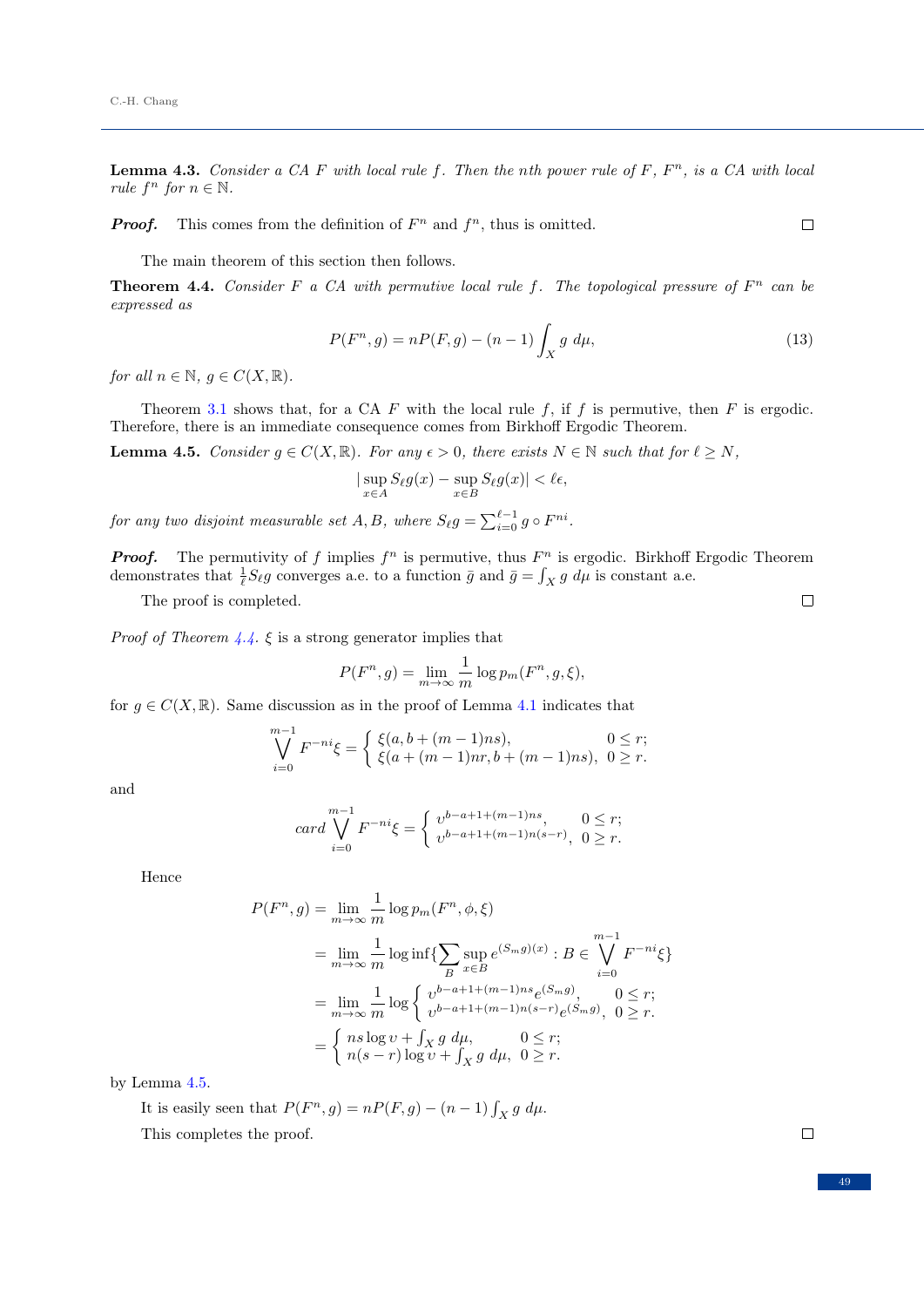$\Box$ 

**Example 4.6** (Continued). Let A and f same as in Example [2.6.](#page-2-0) Replace n by 1 in the proof above, we have

$$
P(F,g) = 2\log 4 + \int_X g \ d\mu,
$$

and

$$
P(F^n, g) = 2n \log 4 + \int_X g \ d\mu.
$$

Hence  $P(F^n, g) = nP(F, g) - (n - 1) \int_X g \, d\mu$  for all  $n \in \mathbb{N}$ .

Furthermore, Ward [\[25\]](#page-10-21) shows that  $h_{top}(F) = 2 \log 4$ . This implies

$$
P(F^n, g) = nh_{top}(F) + \int_X g \ d\mu = h_{top}(F^n) + \int_X g \ d\mu.
$$

Notably, Theorem [4.4](#page-8-0) fails if the permutivity of  $F$  is omitted.

Proposition 4.7. Consider F a CA with local rule

$$
f: \mathcal{A}^{2k+1} \to \mathcal{A}, \quad defined \; by \; f(x_{-k}, \ldots, f_k) = \kappa x_0,
$$

where  $0 \leq \kappa \leq \nu - 1$ . Then  $P(F^n, g) = 0$  for all  $n \in \mathbb{N}, g \in C(X, \mathbb{R})$ .

**Proof.** It can be easily verified that  $F$  is not permutive.

If  $\kappa = 0$ , it comes immediately that  $P(F^n, g) = 0$  for all  $n \in \mathbb{N}, g \in C(X, \mathbb{R})$ . It remains to show the cases  $\kappa \neq 0$ .

For  $n \in \mathbb{N}$  and  $\xi(a, b)$  a partition of X, where  $a \leq b$ . Since  $f(x_{-k}, \ldots, x_k) = \kappa x_0$ , we have  $\bigvee_{i=0}^{m-1} F^{-ni}\xi(a,b) = \xi(a,b).$  This implies  $P(F^n, g) = 0$  for any  $g \in C(X, \mathbb{R})$ .

The proof is completed.

#### Acknowledgment

The author wishes to express his gratitude to the anonymous referees. Their comments make a significant improvement to this paper.

#### References

- <span id="page-9-0"></span>[1] H. Akin, On the ergodic properties of certain additive cellular automata over  $Z_m$ , Appl. Math. Comput., 168, 192-197, 2005.
- <span id="page-9-1"></span>[2] H. Akin, Some strong ergodic properties of 1d invertible linear cellular automata, arXiv: 0902.3762, 2014.
- <span id="page-9-3"></span>[3] H. Akin, J.-C. Ban, and C.-H. Chang, On the qualitative behavior of linear cellular automata, J. Cell. Autom., 8, 205-231, 2013.
- <span id="page-9-4"></span>[4] J.-C. Ban and C.-H. Chang, The topological pressure of linear cellular automata, Entropy, 11, 271- 284, 2009.
- <span id="page-9-2"></span>[5] J.-C. Ban, C.-H. Chang, T.-J. Chen, and M.-S. Lin, The complexity of permutive cellular automata, J. Cell. Autom., 6, 385-397, 2011.